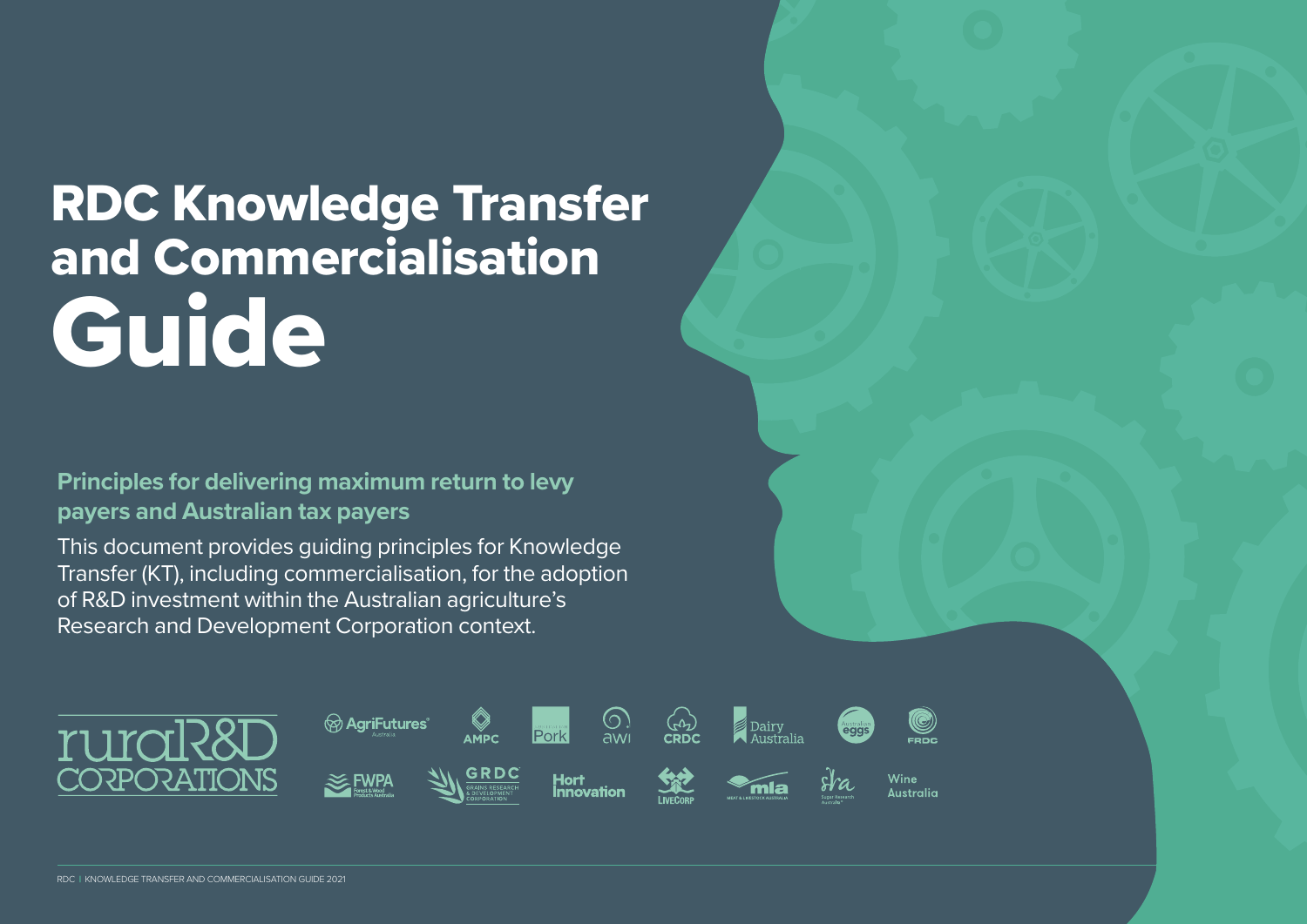

#### Knowledge Transfer and Commercialisation

Australian Research and Development Corporations (RDCs) invest in research and development (R&D), extension, adoption and in some cases marketing, on behalf of the Australian Government and their respective Australian agricultural industries.

Knowledge Transfer and Commercialisation of R&D findings, innovations, new technologies and services is at the heart of Australia's economic and social future, enabling industry's growth and competitiveness. Innovation benefits all sectors of the industry and community through improved industry profitability; adoption of environmentally sustainable practices; agricultural products that contribute to society's health and wellbeing; meaningful and productive employment; and regional development opportunities.

Working in collaboration with the Australian Government and the agriculture, fisheries and forestry sectors, RDCs seek to collaborate with primary producers, research organisations, companies, innovators, entrepreneurs and other relevant stakeholders within their supply chains to deliver solutions that contribute to Australian producer profitability, sustainability and global competitiveness.

RDCs' investment priorities and outcomes are set out in their Strategic Plans, which align with the Australian Government's Science and Research Priorities and its Rural Research, Development and Extension Priorities. The RDC commercialisation focus is directed towards fostering and accelerating adoption of new knowledge, innovations, technologies and services to drive positive change for Australia and the agricultural industry, rather than financial return to the RDC.

RDCs recognise the importance of maximising the benefits of investments for Australian producers, agribusinesses and regional communities, ensuring that appropriate mechanisms are in place to identify, protect, develop, promote and seek adoption of the research outcomes and intellectual property (IP) arising from these. This document outlines the guidance for the management of technology commercialisation.

#### Innovation Gap

One of the greatest challenges facing innovation generally is successfully bridging the 'innovation gap'. This gap represents the need for capacity and resources to facilitate the transition and translation from R&D outputs to products and services for commercialisation and adoption by industry.

These guiding principles define the requirements for RDCs to consistently bridge the innovation gap to maximise the return on R&D investment, by facilitating the transition and translation of R&D outputs to new technologies and services for commercialisation and adoption.



**Innovation continuum**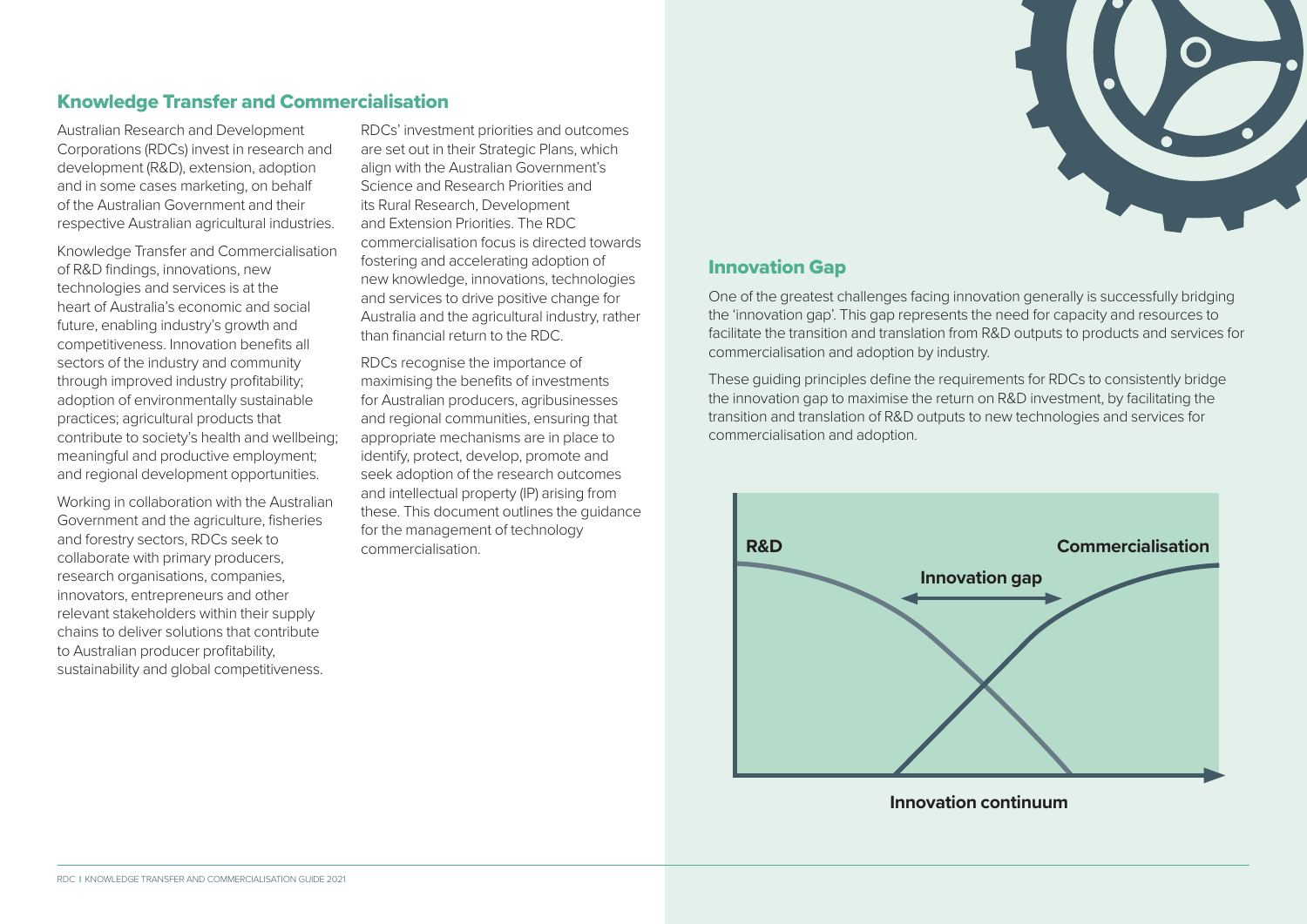# Guiding Principles

The objectives of these principles are to maximise opportunities and benefits of R&D for Australian agricultural industries and the broader Australian community. To achieve this, RDCs act according to the following principles:

#### Invest in impactful innovation

- 1. RDCs invest in a balanced portfolio of projects focused on industry **impact and adoption**, primarily to ensure the maximum benefit is accrued by levy holders. Investment in commercialisation should focus on the **most efficient and sustainable pathway** to primarily enable technology access by levy payers.
- 2. Research investment should **consider knowledge transfer pathways to adoption and impact early,** to ensure that R&D outputs are consistent with the primary objectives and optimal pathways for adoption.
- 3. The RDC should ensure that appropriate knowledge transfer and commercialisation resources (qualified and experienced staff, external expertise and/or funding) and systems including intellectual property (IP) management plans, policies and organisational support, are in place to protect IP and manage knowledge transfer, particularly the commercialisation pathway for adoption.

#### Intellectual property

- 4. **Intellectual property ownership and rights of project outputs should be covered off contractually** and generally structured to primarily support adoption by levy payers towards achieving maximum industry impact, whilst mitigating risks to the industry, the RDCs and Australia.
- 5. **IP registration** should only be considered when it is required to assist with leveraging adoption, as a defensive measure, as required to maintain quality control of the outcomes, or when brand protection is considered valuable or necessary. A central, pro-actively managed register of registered IP should be maintained.

#### Dissemination of published works

6. Publications from research funding are encouraged to be **made available via open access.** This enables learned outcomes to be utilised and built upon by others. Creative Commons licensing facilitates the use and adaption of

#### copyrighted material by others.

7. **Copyrighted material should acknowledge authors and creators**  (when known) in a clear and reasonably prominent manner. Moral Rights waivers for copyrighted material are often incorporated into contracts, which assists RDC's to fulfill their obligations under their Commonwealth Statutory Funding Agreement.

#### Commercialisation path to market

- 8. Commercialisation of technologies should primarily **focus on providing the strongest benefits and impact to Australia and the industry served,** rather than royalty income.
- 9. RDCs will **encourage private sector investment and collaboration** in the commercialisation of project outputs wherever appropriate.
- 10. RDCs should seek to accelerate the adoption of novel technologies and services by **selecting the most appropriate commercialisation pathway,** which could include a collaboration, licence, assignment, joint

venture or start-up company. Where IP is licensed, minimum performance requirements/targets will be included to ensure that commercial delivery obligations are established and met

11. **Australian public commercialisation marketplaces and innovation platforms such as growAG and evokeAG will be supported and leveraged** for amplification of innovation and identification of collaborative and commercial partners. These platforms, hubs and marketplaces can also be used to validate and/or develop ideation and approaches to R&D.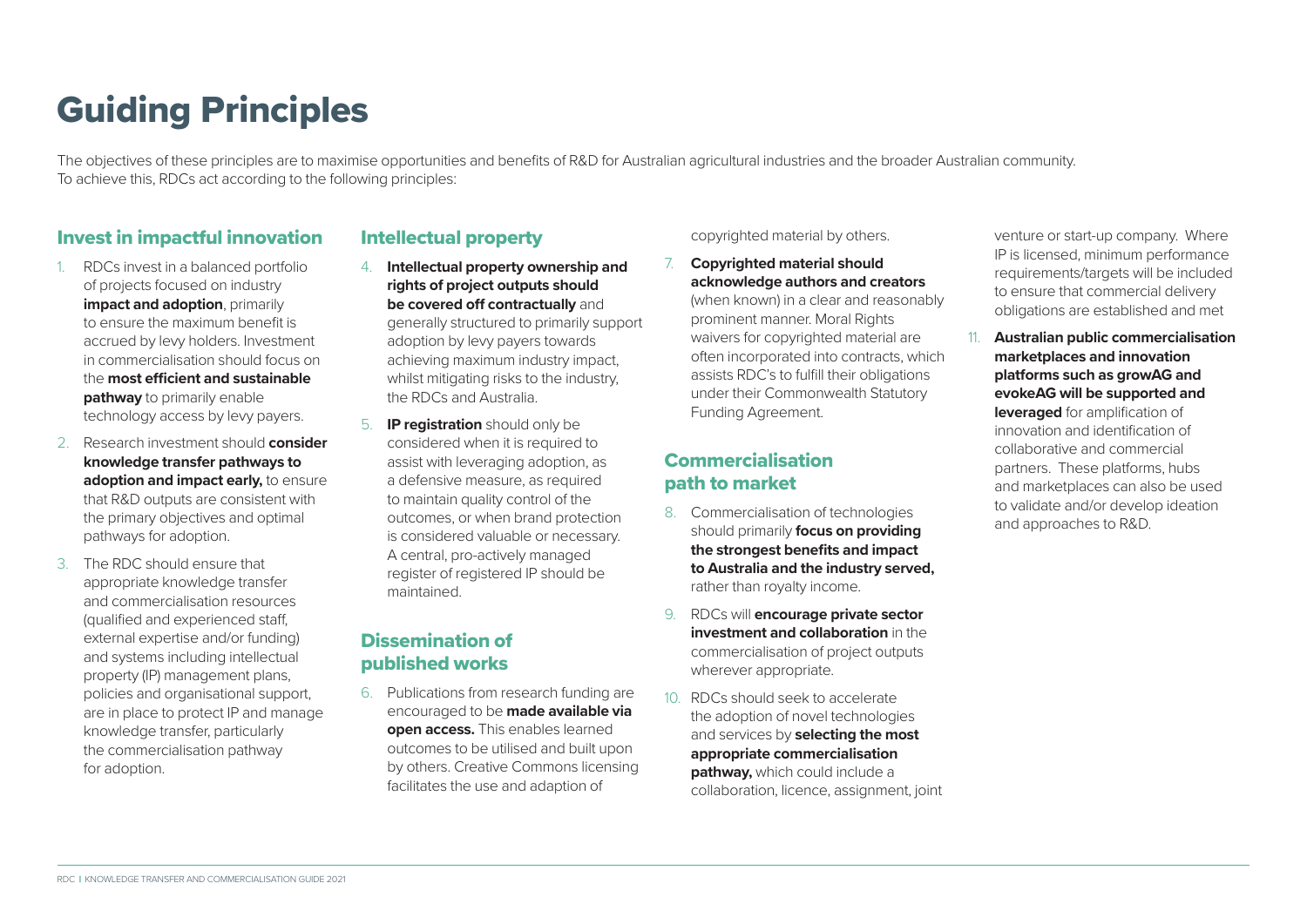# Guiding Principles

The objectives of these principles are to maximise opportunities and benefits of R&D for Australian agricultural industries and the broader Australian community. To achieve this, RDCs act according to the following principles:

#### Partnering for commercialisation success

- 12. As applicable, the **value propositions**  to multiple organisations, touch points and actors along the delivery pipeline, as well as the end user, should be understood. Pitches for support, should be structured to create interesting, insightful, persuasive short stories, that can be easily comprehended and translated by the receiver to match their value proposition requirements.
- 13. When negotiating project participation and commercial terms of engagement, RDCs should seek to **build sustainable collaborative partnerships** with commercial partners, both to assist with the strong adoption of the IP and to assist in creating an ongoing relationship for the commercialisation for future technology opportunities.
- 14. When applicable, RDCs should utilise **uncomplicated commercialisation models and straightforward**

**agreements** commensurate to the technology and market, to facilitate the smooth and efficient commercialisation of IP and new technologies.

- 15. Often RDCs will implement systems to ensure **due diligence and risk management principles** are applied to commercialisation activities, in accordance with the RDCs' risk appetite.
- 16. Appropriate **exit strategies** are determined as soon as a RDCs' ongoing involvement is no longer desirable or required to maintain industry benefit.
- 17. Where RDCs generate a commercial return on exploitation of intellectual property (via licensing, royalties, divestment, equity vehicles and other commercial arrangements) this will not be to the detriment of ensuring industry benefits and advantages are maintained.
- 18. Income generated from commercialisation should be expended on projects or activities that are consistent with the objectives of RDCs as defined by their Constitution.

#### Commercialising overseas

- 19. Consideration may be given to commercialisation of intellectual property outside of Australia when:
- no major disadvantage to the Australian industry is evident; and
- it may enhance the industry's competitive position; and/or
- global benefits from the international collaboration or commercialisation are evident; and/or
- it is necessary to underpin the capability and viability of the commercialisation or RDC strategy.

#### Risk management

20. Often systems are implemented to ensure due diligence and risk management principles can be applied to establish basic freedom to operate in relation to IP creation, management and commercialisation activities undertaken.

#### Impact

#### **Impact is the good that research can make in the world**

21. What will success look like? RDCs should consider the potential impact from research outputs and consider ways to measure actual impact from adoption by including reporting requirements on adoption figures in contracts and referencing in published materials.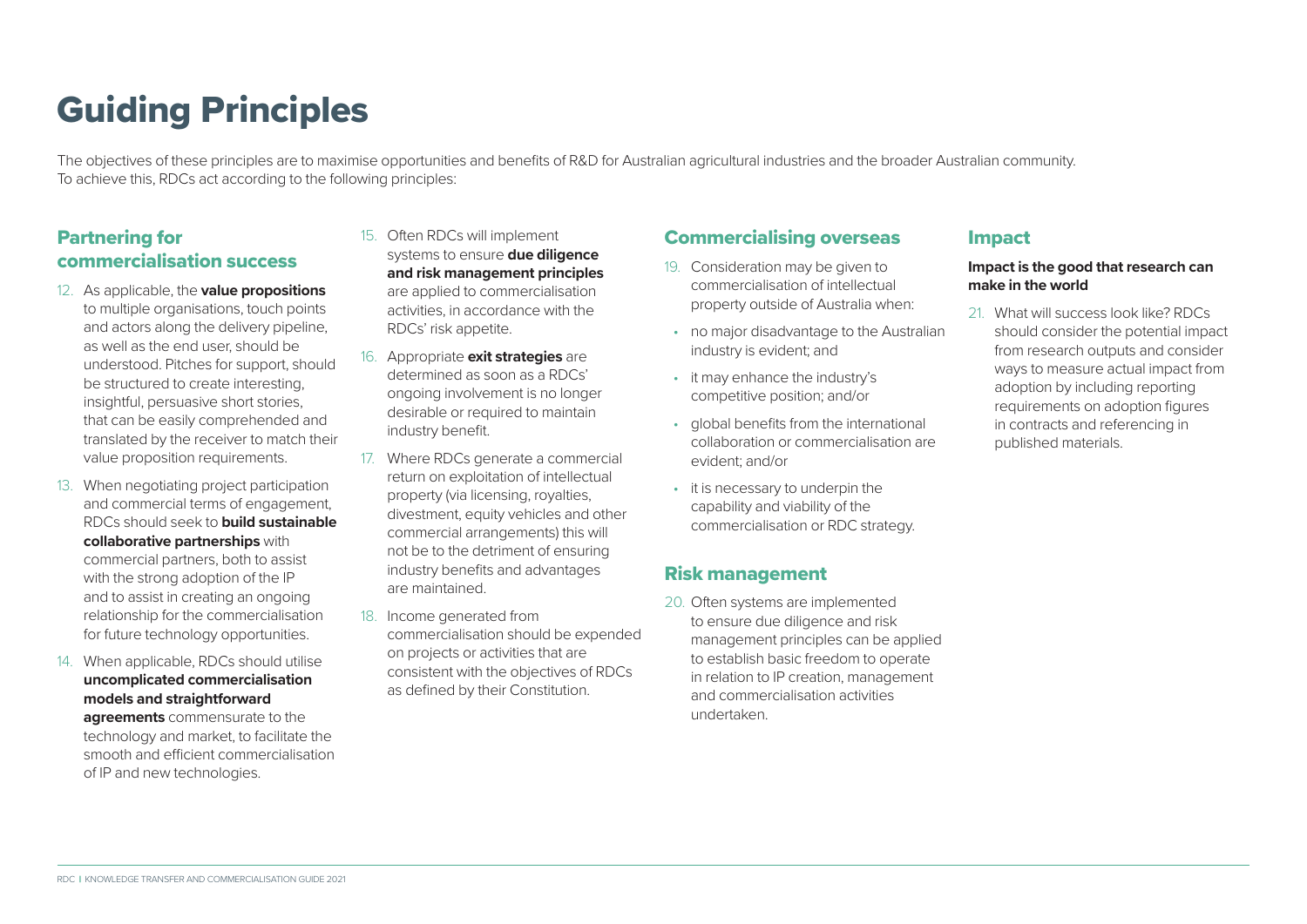#### Knowledge Transfer and Commercialisation, RDC context

Knowledge Transfer is the process of transferring scientific findings from one organisation to another for the purpose of further development and adoption, via multiple pathways including commercialisation, dissemination and education. Commercialisation is the process of bringing new products or services to market for adoption by the community, through commercial channels.

The main knowledge transfer pathways are outlined below:

#### RDC Knowledge Transfer Exchange Model

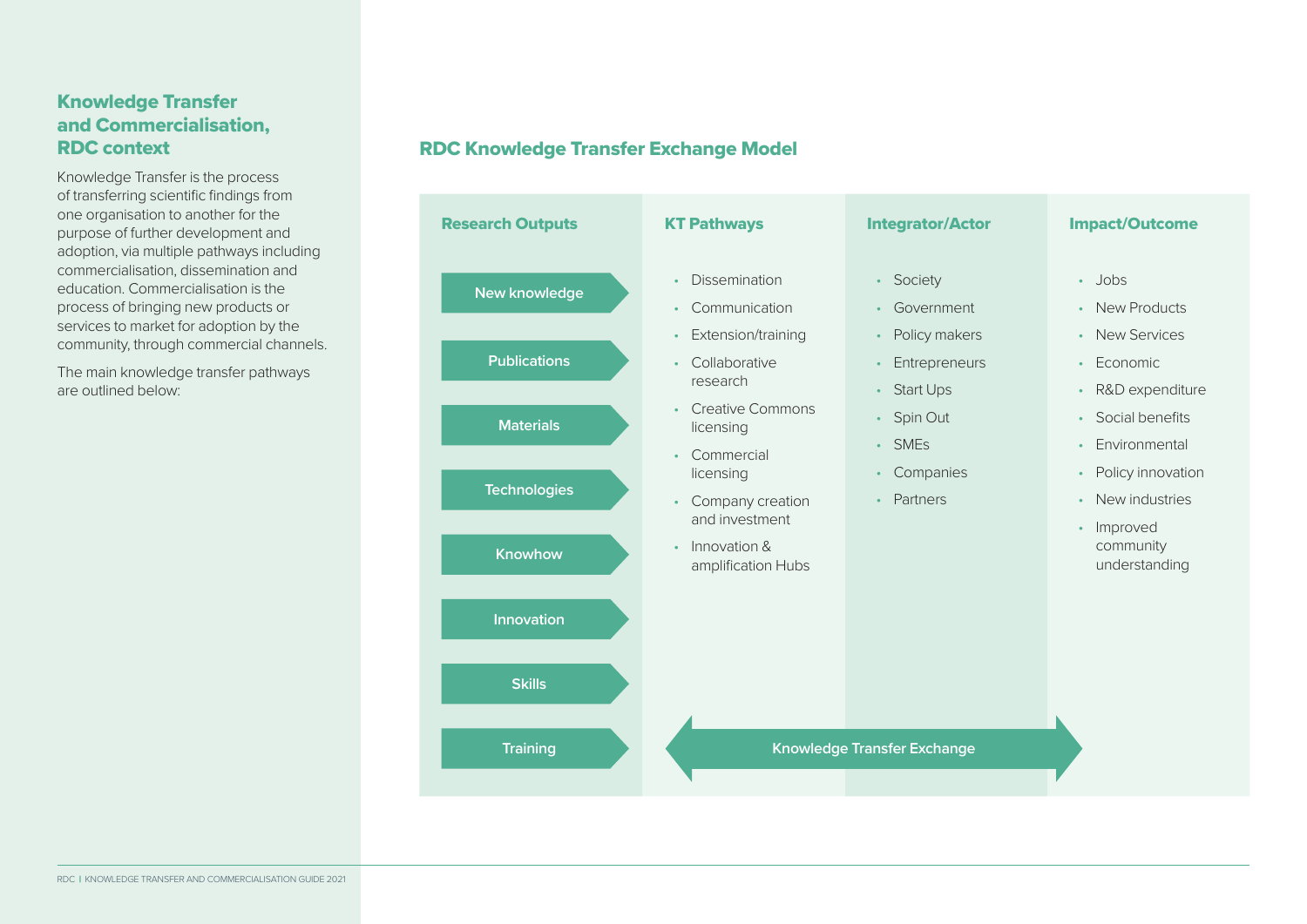### Attachment 1

#### **Definitions**

#### Creative Commons licensing

is an internationally recognised system of licensing terms that can efficiently be applied to enable dissemination, use, adaption and adoption of copyright material at no cost to the user.

#### Intellectual Property (IP)

is intangible property (as opposed to physical assets) that attracts rights resulting from intellectual activity in the industrial, scientific, literary or artistic fields.

#### Common Forms of IP

| <b>IP Type</b>                | <b>Description</b>                                                                                                                                                                                                                                  | <b>Registration</b><br>required?                                     | <b>Duration of</b><br>protection                                                             |
|-------------------------------|-----------------------------------------------------------------------------------------------------------------------------------------------------------------------------------------------------------------------------------------------------|----------------------------------------------------------------------|----------------------------------------------------------------------------------------------|
| <b>Copyright</b>              | For original material in literary (including publications,<br>reports, manuals and other documents), artistic, dramatic<br>or musical works, including videos, films, photos,<br>broadcasts, logos, multimedia, algorithms and computer<br>programs | Not when created in<br>Australia, however,<br>other countries differ | Varies depending on the<br>nature of the work, who<br>created it and where it was<br>created |
| <b>Circuit layout rights</b>  | For the 3-dimensional configuration of electronic circuits<br>in integrated circuit products or layout designs                                                                                                                                      | <b>No</b>                                                            | Up to 20 years                                                                               |
| Know-how /<br>trade secrets   | Including confidential know-how and other valuable<br>proprietary information                                                                                                                                                                       | <b>No</b>                                                            | Indefinite, provided the<br>obligation is not breached                                       |
| <b>Designs</b>                | For the shape or appearance of manufactured goods<br>(excluding function)                                                                                                                                                                           | Yes                                                                  | Up to 10 years                                                                               |
| <b>Moral rights</b>           | For rights of integrity of and attribution relating to<br>authorship, including editing rights of copyrighted material                                                                                                                              | <b>No</b>                                                            | Varies depending on the<br>nature of the work                                                |
| <b>Patents</b>                | Protection for new and inventive products, processes,<br>devices or substances                                                                                                                                                                      | Yes                                                                  | Up to 20 years                                                                               |
| <b>Plant breeder's rights</b> | Protection for new plant varieties                                                                                                                                                                                                                  | Yes                                                                  | Up to 20 years (25 years<br>for trees and vines)                                             |
| <b>Trade marks</b>            | For registered marks: words, logos, symbols, pictures,<br>sounds, smells or a combination of these, to distinguish<br>goods and services of one trader from those of another                                                                        | Yes                                                                  | Terms of 10 years - but<br>indefinite on payment<br>renewal every 10 years                   |

In Australia, most forms of IP are regulated under statutory regimes including the *Circuit Layouts Act 1989, Copyright Act 1968, Designs Act 2003, Patents Act 1990, Plant Breeders Rights Act 1994* and the *Trade Marks Act 1995*